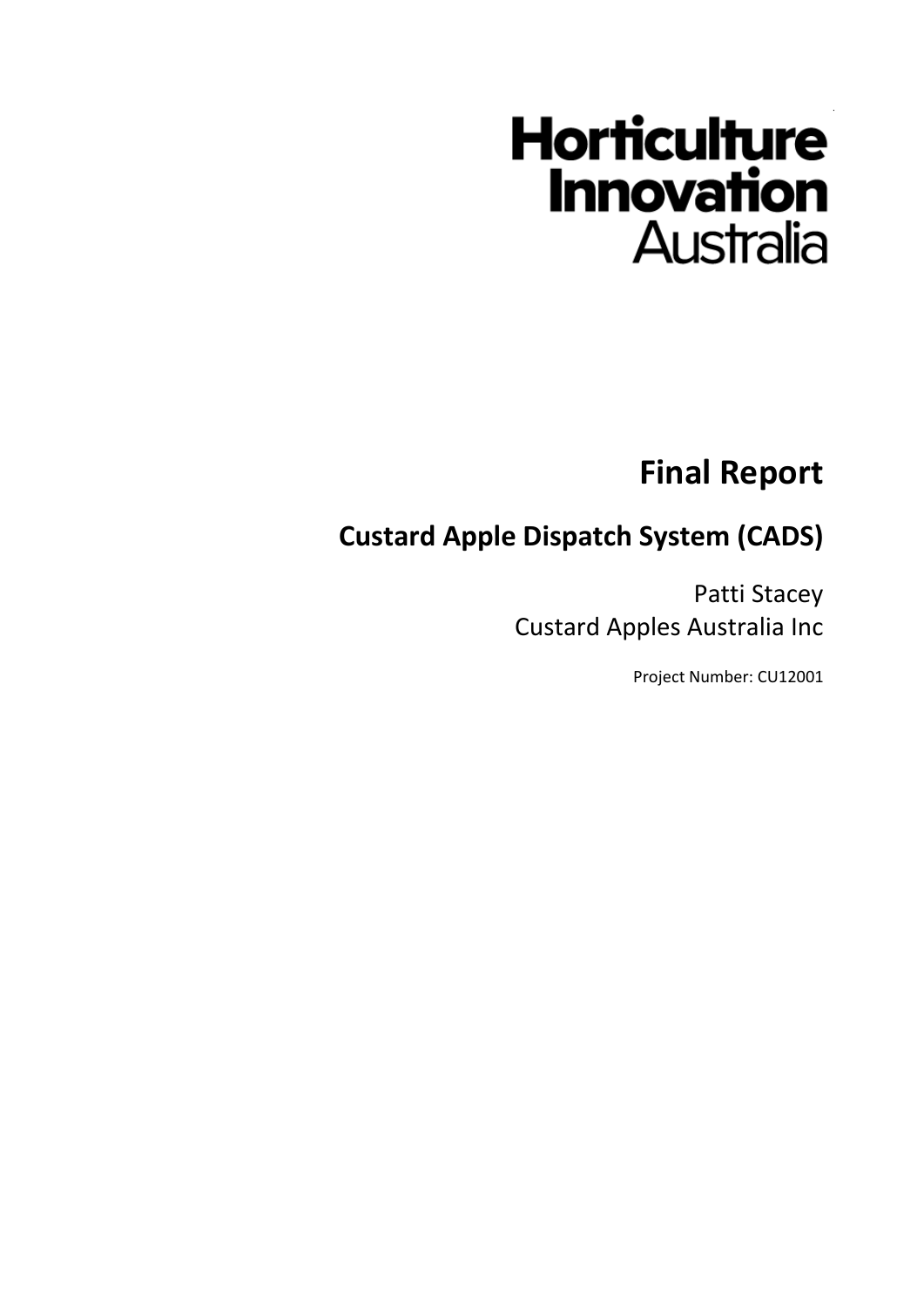#### **CU12001**

This project has been funded by Horticulture Innovation Australia Limited using the custard apple industry levy and funds from the Australian Government.

Horticulture Innovation Australia Limited (Hort Innovation) makes no representations and expressly disclaims all warranties (to the extent permitted by law) about the accuracy, completeness, or currency of information in *Custard Apple Dispatch System (CADS)*.

Reliance on any information provided by Hort Innovation is entirely at your own risk. Hort Innovation is not responsible for, and will not be liable for, any loss, damage, claim, expense, cost (including legal costs) or other liability arising in any way (including from Hort Innovation or any other person's negligence or otherwise) from your use or non-use of *Custard Apple Dispatch System (CADS)*, or from reliance on information contained in the material or that Hort Innovation provides to you by any other means.

ISBN 0 7341 3738 9

Published and distributed by: Horticulture Innovation Australia Limited Level 8, 1 Chifley Square Sydney NSW 2000 Tel: (02) 8295 2300 Fax: (02) 8295 2399

© Copyright 2016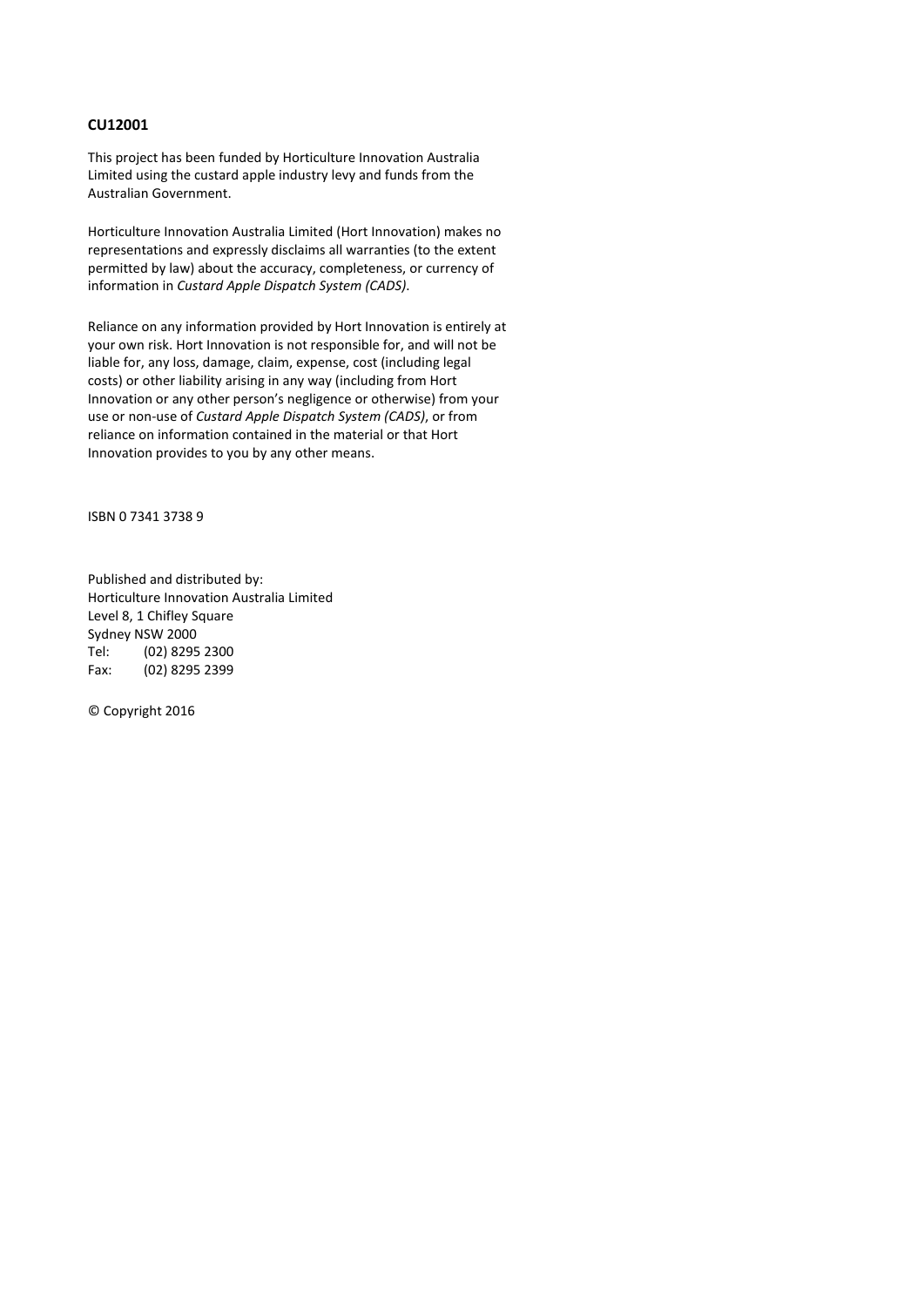## **Contents**

 $\overline{a}$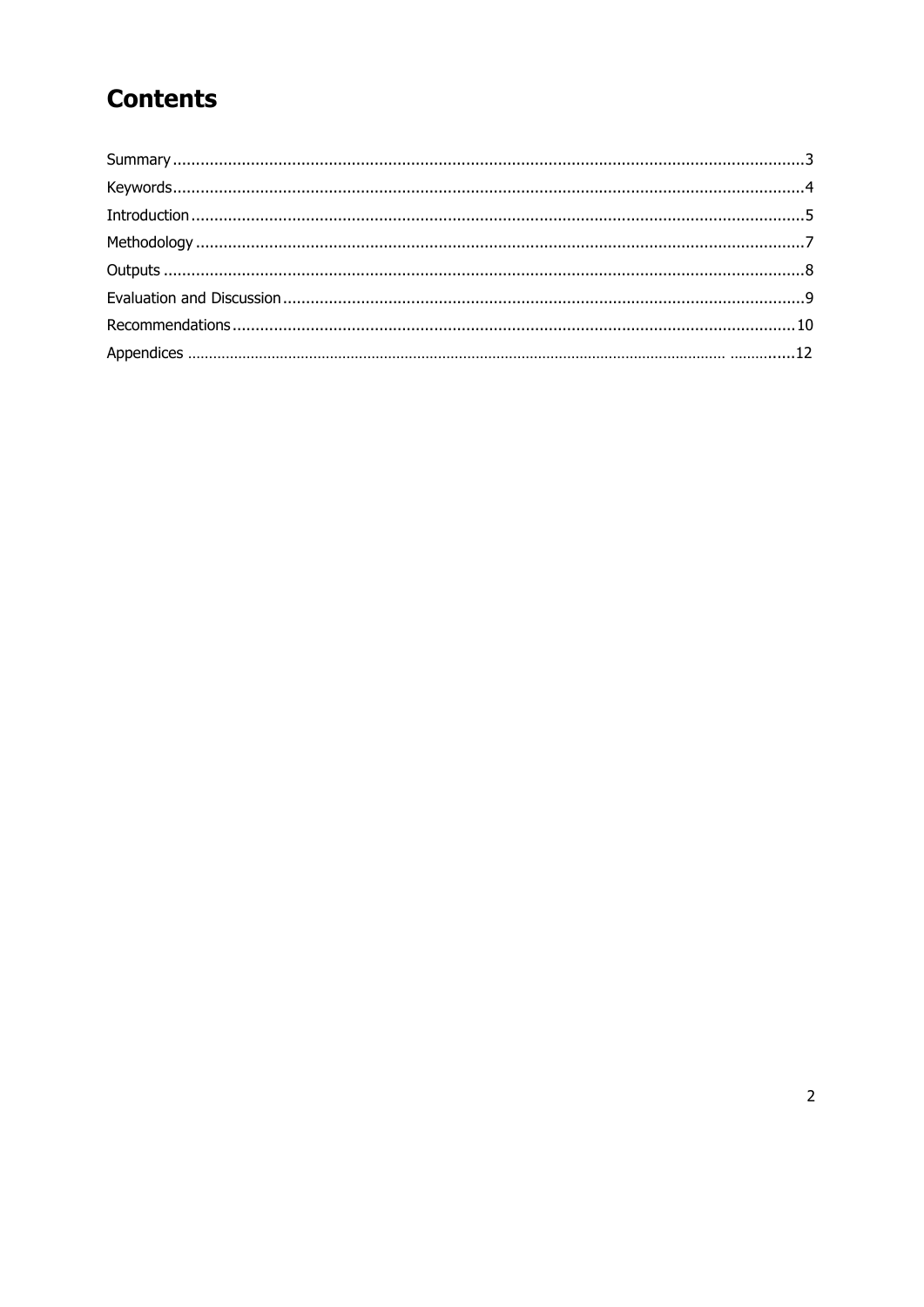#### Summary

Following a Tropical Fruit Forum in Cairns in 2005, Graeme Forsythe & Assoc. worked with the Australian Custard Apple Growers Association and developed an electronic dispatch system. This system was used by growers in the Jadefruit Marketing group for some years. Each year, adjustments to the system were made to make it more user friendly.

Custard Apples Australia (CAA) realized that the aggregated data that was able to be extracted out of the system was very useful for the custard apple industry. It gave figures of throughput of production by state, by market, by variety, by month. As grower returns also went through this system, the value of production could also be obtained.

CAA considered the system was appropriate for all custard apple growers to use the system. Grower confidentiality was assured, with only Graeme Forsythe & Assoc having access to the raw data.

The CADS project commenced in October 2012, with the objective of collecting more accurate production figures from the custard apple industry and to establish the value of production of custard apples through actual growers' returns. This project was designed to build on the electronic dispatch system already in use, and make it available for the whole Custard Apple industry.

The electronic system was developed by Graeme Forsythe & Associates, in which growers were asked to enter dispatch data and wholesalers enter return prices, or payback data, using an online system.

Reports of quantity of trays of fruit produced and the value of those trays, was extracted from this data.

This online system had been trialed successfully by a small sector of the industry over the past few years and was extended to the whole of industry over the life span of the CADS project.

The CADS was progressively upgraded based on user feedback. From CADS it has been possible to generate aggregated industry reports of throughput and value. Approximately 30% of custard apple production went through the CADS system in 2015. From these figures, CAA has been able to see how production is progressing and evaluate the value of the industry. Comparisons with past seasons has shown that production is on the increase with only a slight drop in price returns. Such data helps the industry to plan R&D projects. Individual growers that use the system can extract their own data also which is very helpful in evaluating their own farm.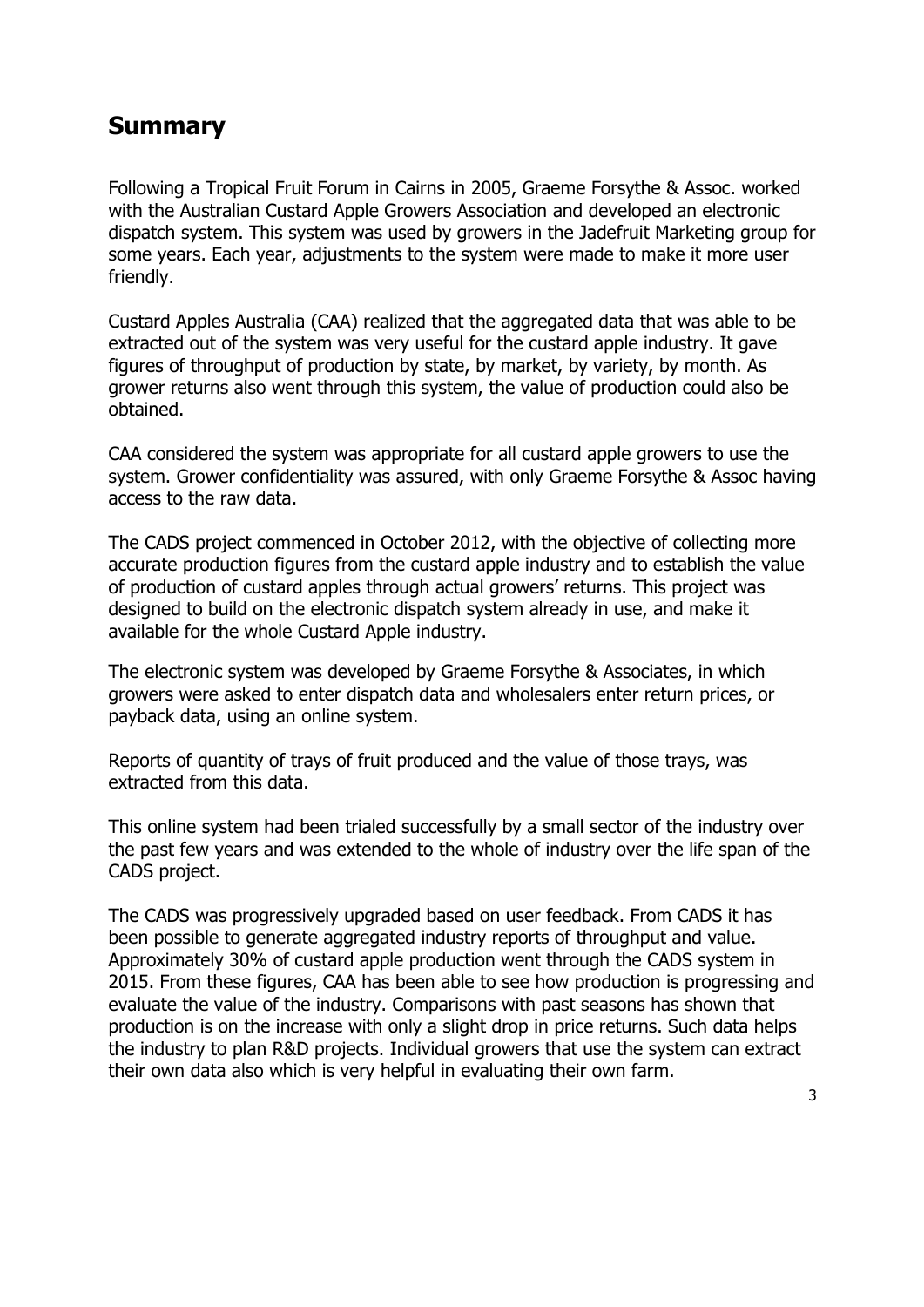## Keywords

Custard apples Electronic dispatch Marketing Record keeping Data collection Industry value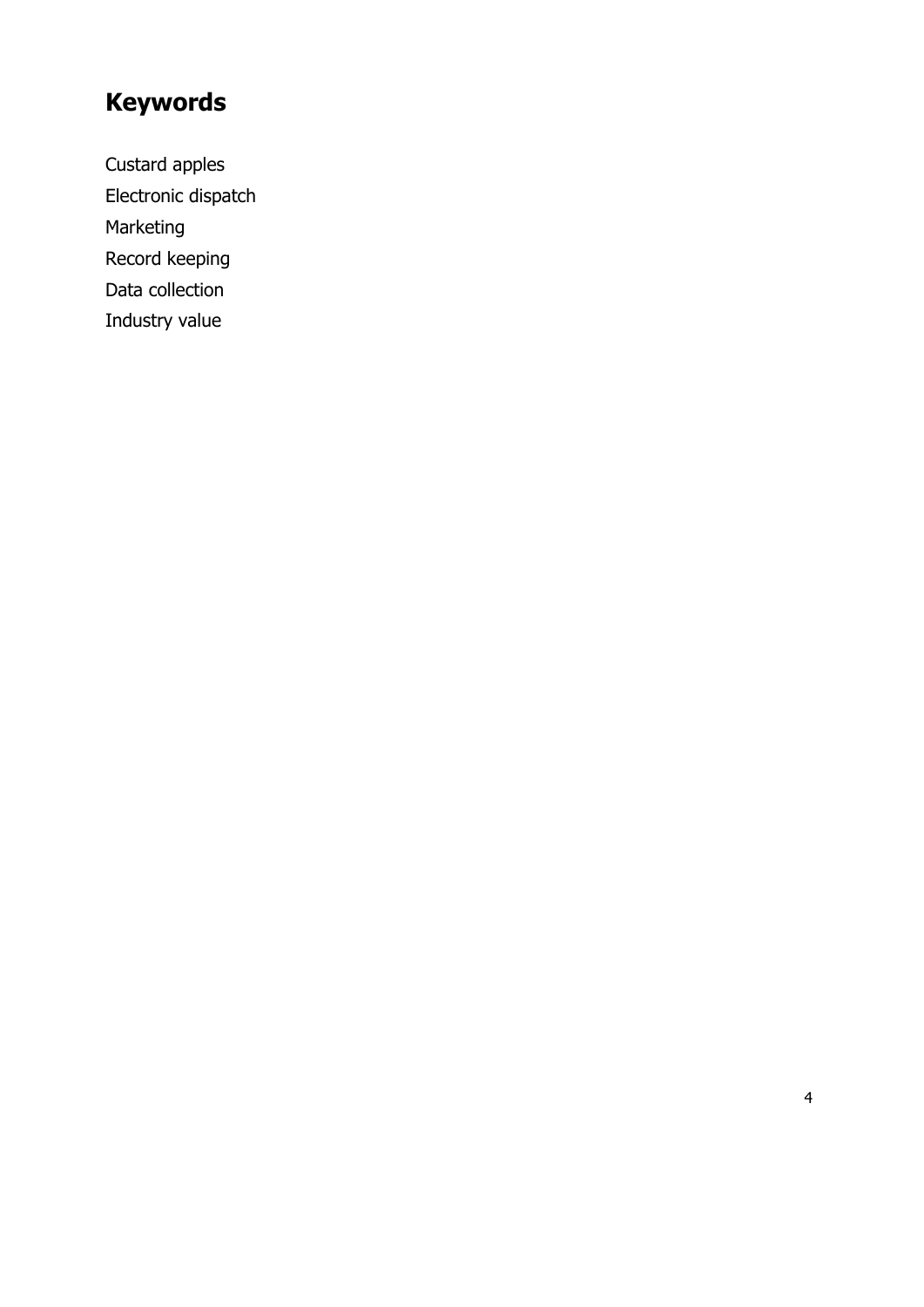### Introduction

The Custard Apple Dispatch System (CADS) project was to develop an online data capture system for the Custard Apple industry. The project was conducted over three years.

Lack of accurate production figures and lack of knowledge of the value of industry production, has caused difficulty in preparing strategic plans and forecasting the progress of the Custard Apple Industry. The industry does not have accurate data on production and value.

Following a Tropical Fruit Forum in Cairns in 2005, Graeme Forsythe & Assoc. worked with the Australian Custard Apple Growers Association and developed an electronic dispatch system. This system was used by growers in the Jadefruit Marketing group for some years. Each year, adjustments to the system were made to make it more user friendly.

Custard Apples Australia (CAA) realized that the aggregated data that was able to be extracted out of the system was very useful for the custard apple industry. It gave figures of throughput of production by state, by market, by variety, by month. As grower returns also went through this system, the value of production could also be obtained.

The CADS was designed by Graeme Forsythe and Associates, and is an online data management programme. The strategy of using an online system allows for data to be seamlessly captured from efficiently generated data.

The objective of this project was to collect more accurate production figures from the custard apple industry and help establish the value of production of custard apples through using actual grower return data.

CADS is a computer programme in which growers enter dispatch data and wholesalers enter payback data through a confidential online portal. Reports of quantity and value can be extracted from this data.

Growers access the system via an online site using a unique and confidential password. They put in production data to be sent to their wholesalers. Wholesalers access the system via an online site using a unique and confidential password. They put in return figures for the fruit they have received which is sent back to the grower via the system. The dispatches are compliant with the Horticultural Code of Conduct.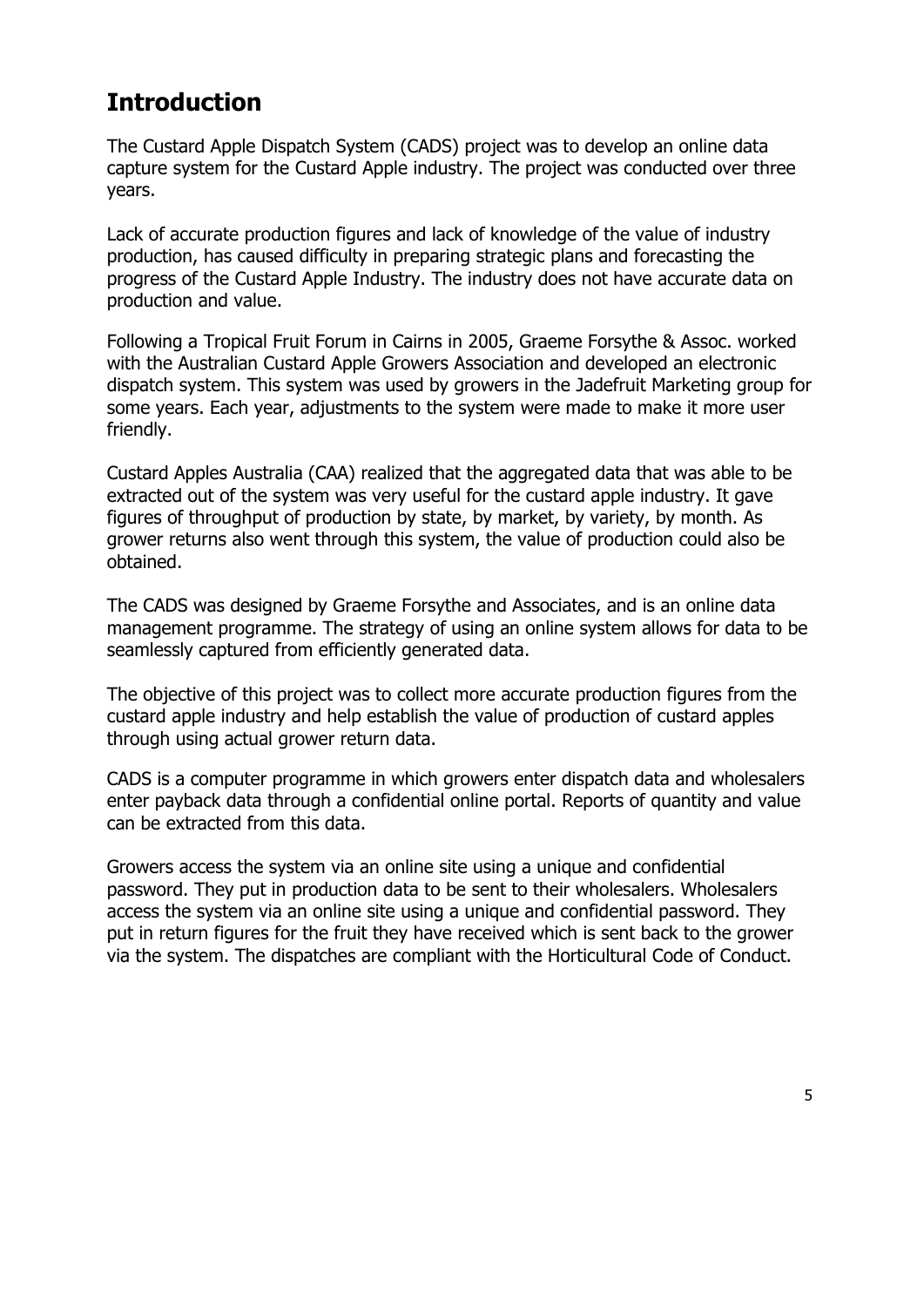From CADS it is possible to generate aggregated industry reports of throughput and value. Graeme Forsythe generates aggregate reports from all the data entered into the system. There are a number of types of reports that could be generated from this system. For the industry (CAA), figures on production and the value of that production are generated annually - by variety, grade, and market. These reports give CAA more accurate data on production and value of the industry. For the grower, they can generate their own reports via the system - on average returns by variety, grade, and sizes.

CADS has been placed on a dedicated horticulture data collection web site – www.freshproducelink.com.au.

A generic data collection form has been developed to allow all custard apple growers to use the site and custard apple growers are given access to the sight via a user name/password link.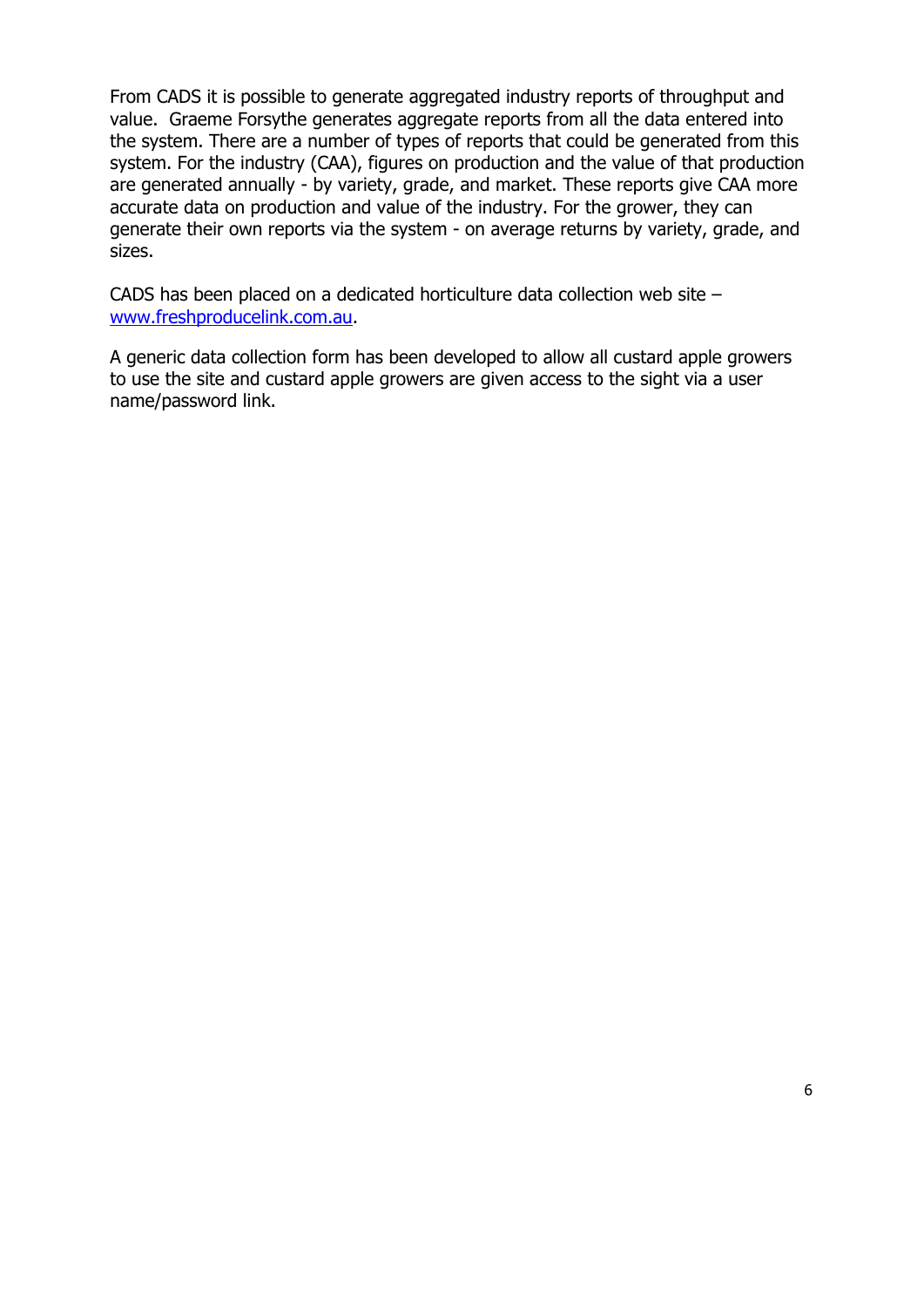### Methodology

Graeme Forsythe developed, administered and maintained the CADS. He worked with Patti Stacey from Custard Apples Australia (CAA) in developing CADS and the reports to be generated from CADS.

Growers accessed CADS via an online site( www.freshproducelink.com.au ) using a unique and confidential password. They put in production data to be sent to their wholesalers.

Wholesalers accessed CADS via an online site using a unique and confidential password. They put in return figures for the fruit they have received which was sent back to the grower via CADS.

Graeme Forsythe generated aggregate reports at the end of each season from all the data entered into CADS. There are a number of types of reports that he generated from CADS.

For the benefit of industry (via CAA), figures on production and the value of that production were generated weekly, monthly, annually - by variety, grade, market. These reports gave the industry more accurate data on production and value of the industry.

Custard Apple growers generated their own reports via CADS, including average returns by variety, grade, size.

The CADS improves business efficiency for growers and communication to and from wholesalers.

CAA identified other growers, other than those in Jadefruit Marketing, who market large quantities of custard apples to participate from the commencement of the CADS project.

As the project continues, all other growers have been encouraged to participate in CADS.

Quality data will be assured as the growers are entering actual dispatches being sent to their wholesalers.

CAA directors assumed responsibility for the CADS promotion work and initial training. Workshops were conducted by Patti Stacey in Nth Queensland, South East Queensland and Nth NSW.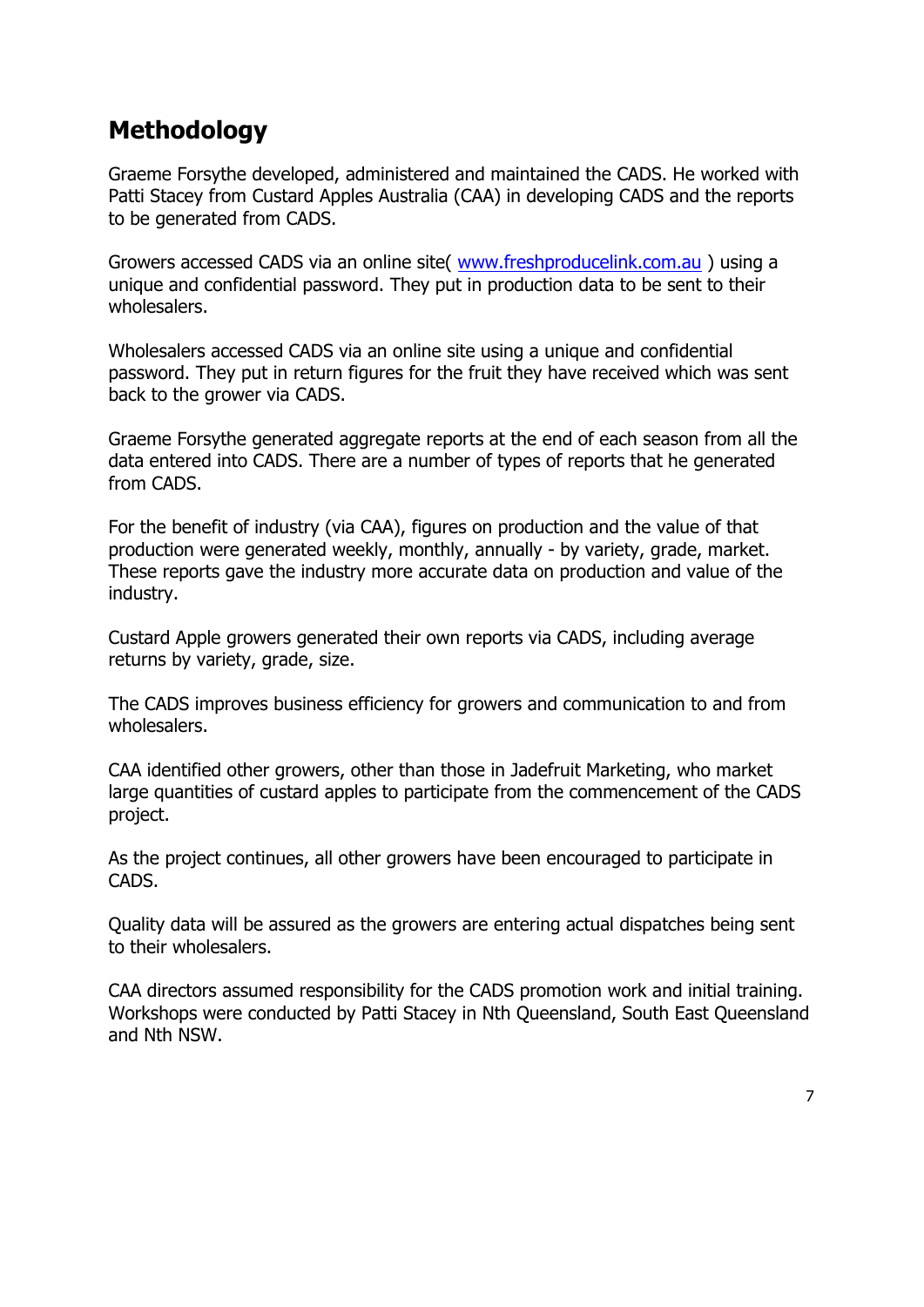As an encouragement for growers to participate in using CADS, growers have access to aggregated industry level reporting each week showing quantities dispatched from each origin region by variety, count size, pack type and class to each wholesale market and associated values.

Growers also have access to their own data in reporting formats that will assist their business management with the option of downloading their data in spread sheet format.

#### **Outputs**

- CADS has been placed on a dedicated horticulture data collection web site www.freshproducelink.com.au.
- A generic data collection form has been developed to allow all custard apple growers to use the site and custard apple growers are given access to the sight via a user name/password link.
- Articles were placed in several editions of The Custard Apple newsletter over the duration of the project.
- Workshops were conducted in 3 growing regions: Mareeba 2 growers, Glasshouse Mts  $-$  3 growers, and Alstonville  $-$  2 growers.
- Each year, new growers used CADS.
- Graeme Forsythe delivered end of season reporting via spreadsheets of each seasons production and value by variety, grades and markets.
- Approximately 30% of production for each season was generated through CADS.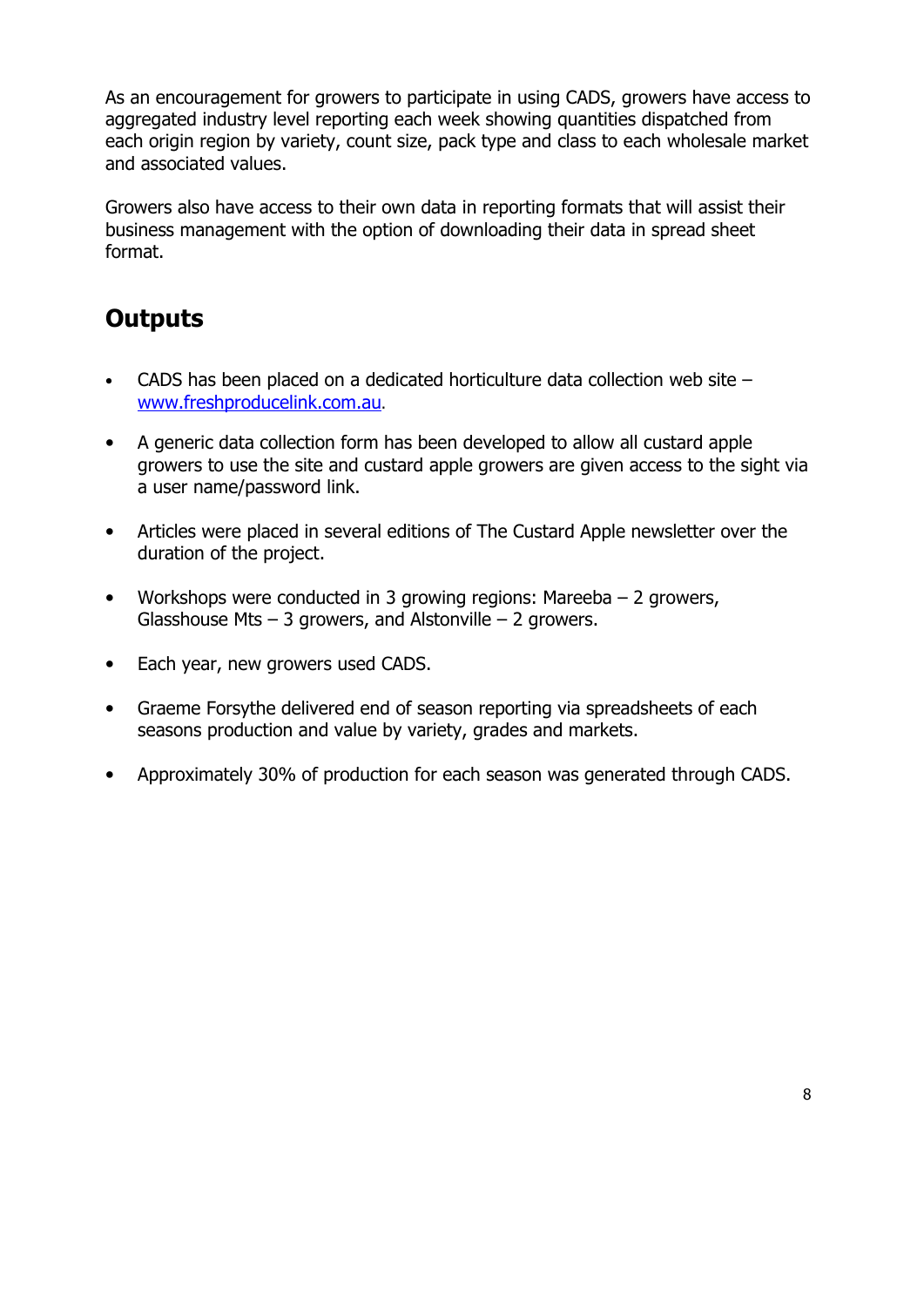#### **Outcomes**

At the end of the 2015 season, Graeme Forsythe generated data reports to Custard Apples Australia. These included production totals by variety, tray sizes and destination states. Value of production figures by variety, by month were also generated.

With figures from the custard apple levies collection of DAFF, CAA was able to work out the percentage of production that was collected by CADS. From this percentage, a value was then put on the whole custard apple production for the season. Comparisons were made with previous seasons.

A total of 51,415 trays were processed through CADS in the 2015 season, approximately 30% of total production.

The aim has been to capture at least 60% of custard apple production through CADS. Growers using CADS found they could generate data from their own production and do year by year comparisons.

- Poor access to internet services is a large reason for growers to shy away from an electronic system. CAA feels this will improve with time especially with the roll out of the NBN.
- Lack of computer knowledge by many growers have made them reluctant to get involved with an online system. As younger growers enter the industry, CAA is hoping this will also increase use in CADS. Also, as knowledge of the usefulness of CADS is spread, so will the number of growers using CADS increase.
- Lack of confidence by growers of confidentiality of their information, even though a confidentiality agreement has been offered.

#### Evaluation and Discussion

The CADS system works well and information generated by inputs is invaluable for both industry and the growers.

Uptake of use of CADS has been slower than anticipated. This has been due to a number of reasons:

Even though there has been a slow uptake in the use of CADS, the information generated out of CADS is invaluable to the industry in that it helps evaluate the production increase, market trends and price fluctuations. It is also used to cross check other data received from other sources.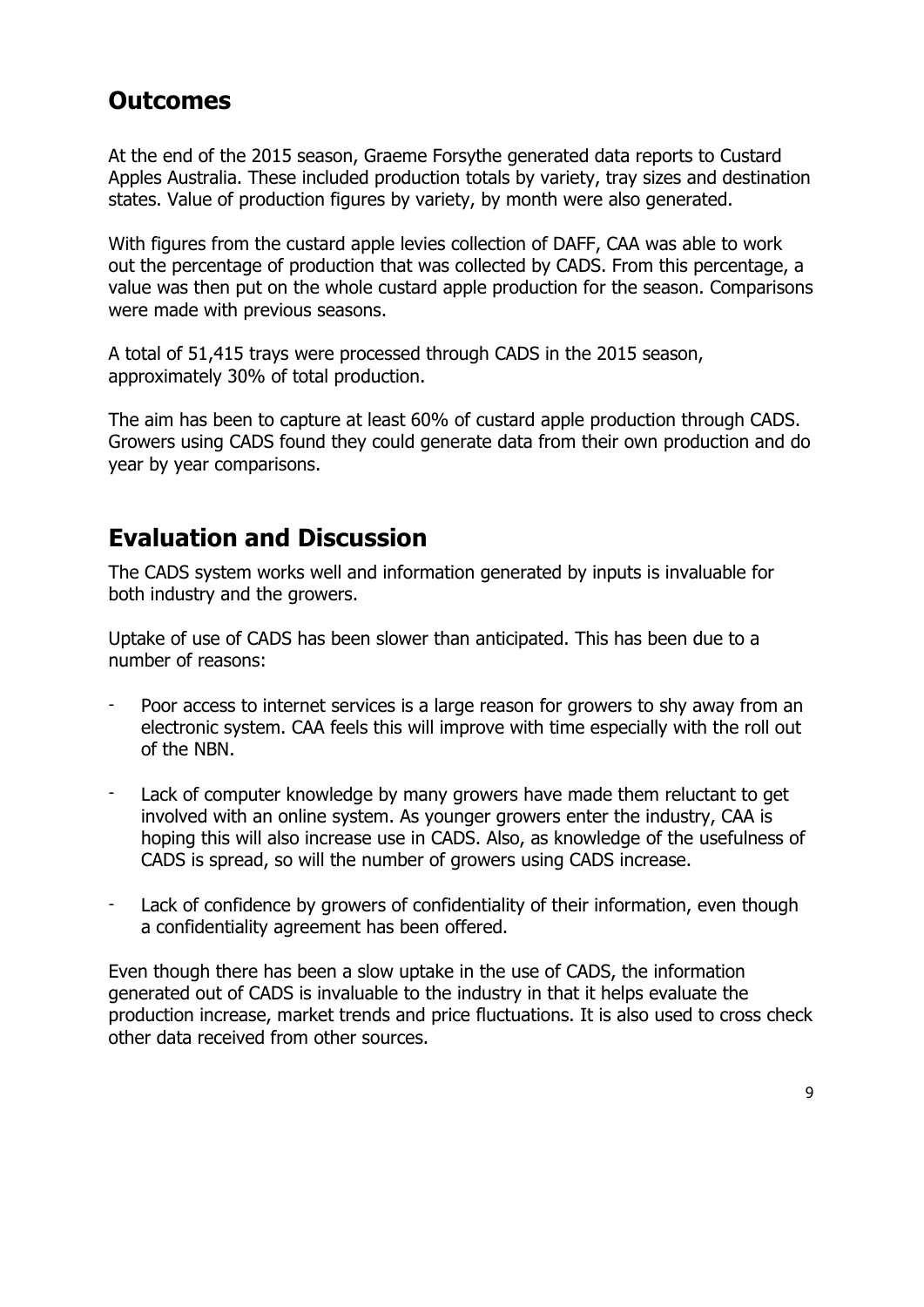## Recommendations

- 1. CAA feels it is imperative for the CADS system to continue. Although data generated only covers a third of production, these figures have helped CAA to determine industry values and trends in production.
- 2. Custard Apples Australia would like to continue this project as it is felt 3 years has not been enough time to create change amongst growers.
- 3. A future project would spend more time in consulting with growers and giving individual guidance.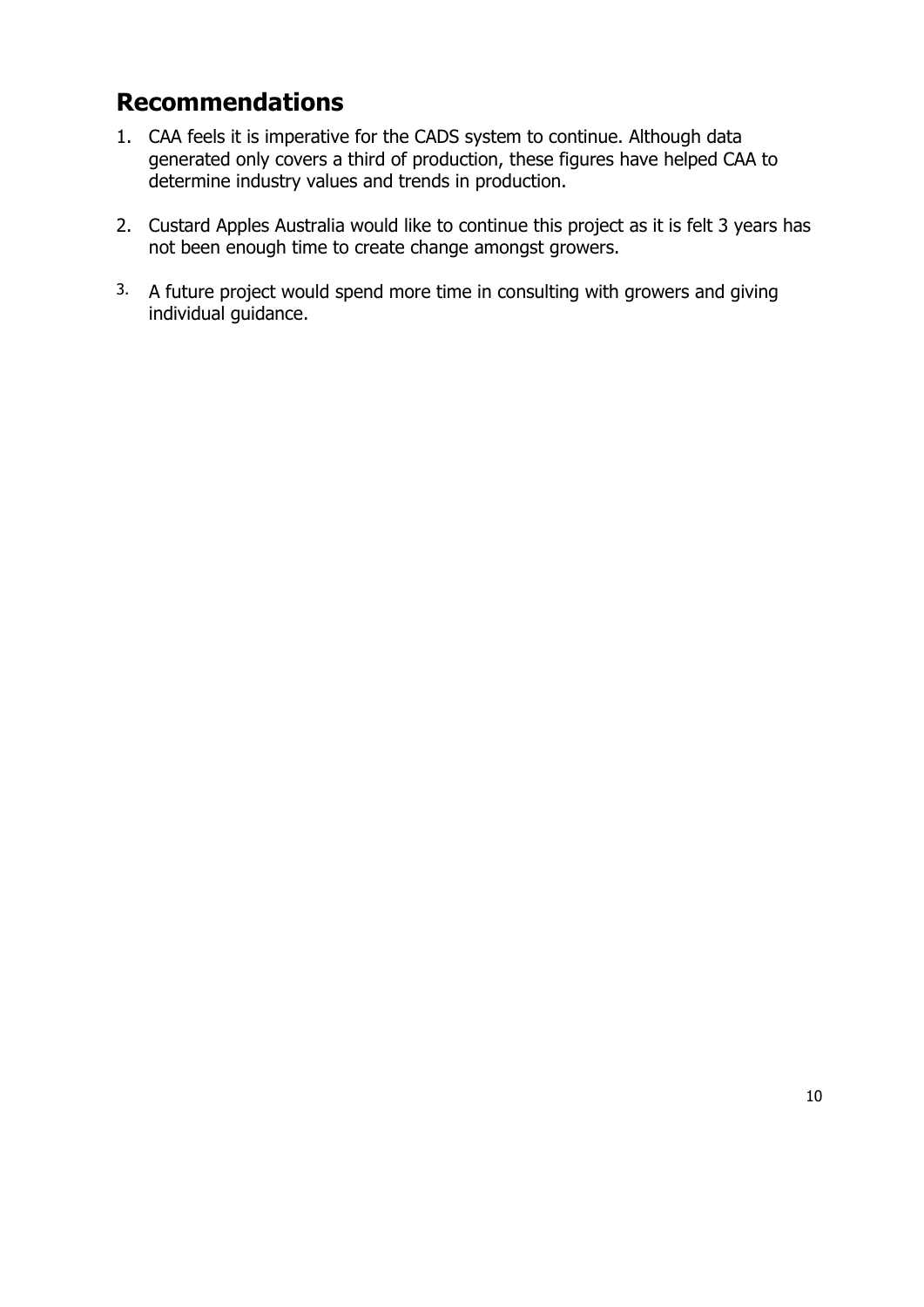#### Appendices

#### No. 1 – Article printed in 2012 Summer edition of The Custard Apple newsletter

CUSTARD APPLE DISPATCH SYSTEM (CADS) – Patti Stacey

One of the areas identified by Custard Apples Australia as having little accurate information on, is data on production and the value of the Custard Apple industry. Both these things are needed when planning future R&D and marketing programs. Six years ago, following a Tropical Fruit Workshop in Cairns attended by Bruce Sloper and myself, ACAGA joined Graeme Forsythe in developing a data dispatch system for custard apples. The members of the Jadefruit Custard Apple Marketing group (J-CAM) where used to trial this system which was referred to as "the portal". The main function of this system was to send dispatch information on consignments to the wholesaler and the wholesaler returned prices on the same system. The grower could then gather data on the production and returns of fruit sent to market. It has proved to be very effective.

Custard Apples Australia has decided to roll this system out to the whole of industry. Under a HAL project, Graeme Forsythe has been commissioned to develop "the portal" into the Custard Apple Dispatch System (CADS).

Graeme Forsythe will develop, administer and maintain the system. Growers will access the system via an online site using a unique and confidential password. They will put in production data to be sent to their wholesalers. Wholesalers will access the system via an online site using a unique and confidential password. They will put in return figures for the fruit they have received which will be sent back to the grower via the system.

Graeme Forsythe will generate aggregate reports from all the data entered into the system.

There are a number of types of reports that could be generated from this system. For the industry (CAA), figures on production and the value of that production could be generated weekly, monthly, annually - by variety, grade, market. These reports will give CAA more accurate data on production and value of the industry. For the grower, they can generate their own reports via the system - on average

returns by variety, grade, sizes.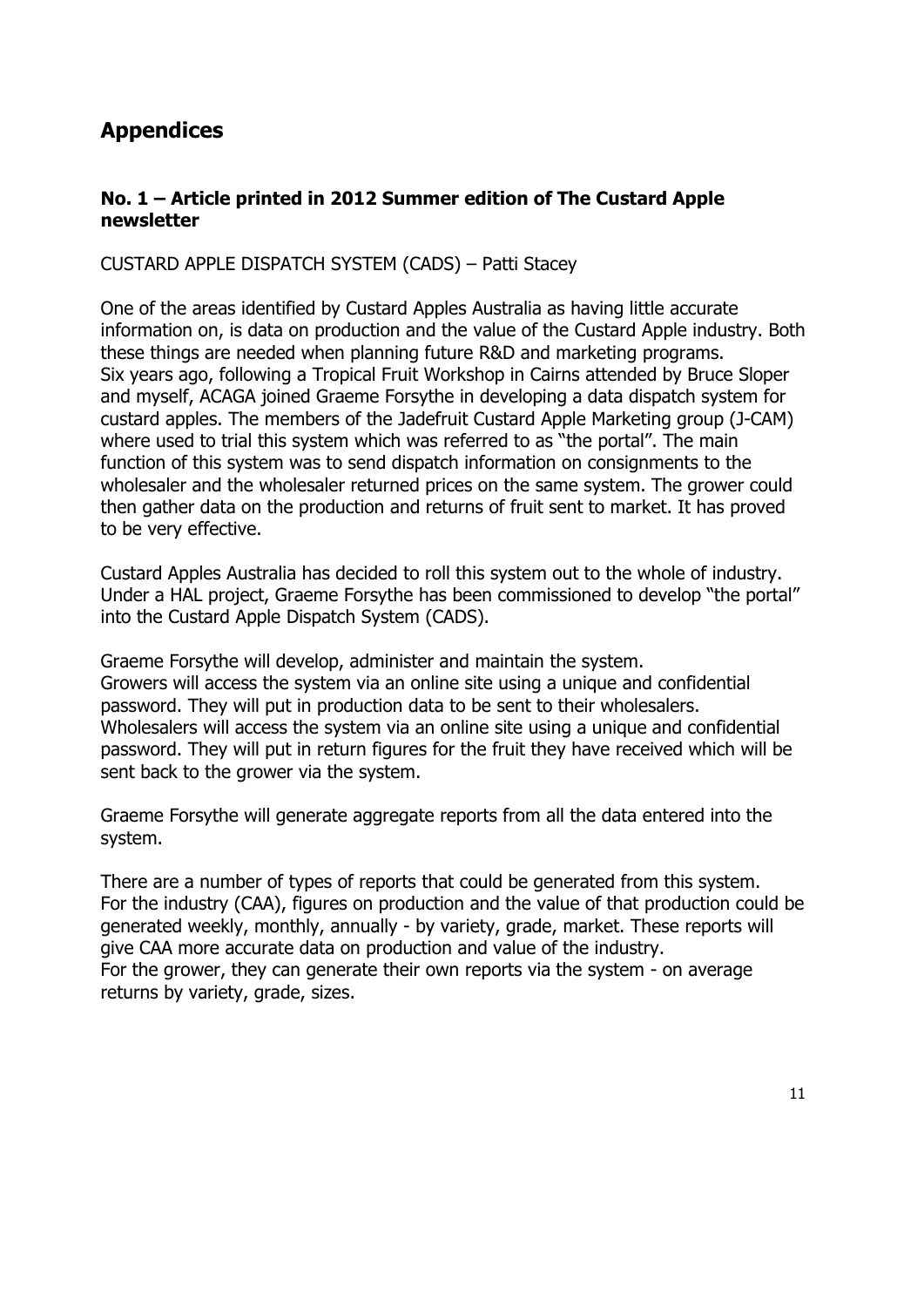This approach to capturing industry data is the most logical for custard apples with many smaller producers. It differs from systems such as Infocado where dispatch data is captured independently of transactional based dispatch and payback forms. The approach will improve business efficiency for growers and communication to and from wholesalers.

Grower's trialing the system now will continue to use it. CAA Inc will identify other growers marketing larger quantities & CAA Inc members to participate from commencement. All other growers will then be encouraged to participate. Quality data will be assured as the growers are entering actual dispatches being sent to their wholesalers.

In the first year of the project, the aim will be to get all Jadefruit Custard Apple Marketing (JCAM) Members, all members of CAA Management committee and at least 4 large growers outside of these 2 groups, to be using the dispatch system. This should equate to at least 50% of Australian production.

In the second year of the project, the system will be promoted to the industry at large through grower workshops. With the generated reports from the system, it is believed growers will see value in being part of the system, providing it can be shown complete security of their data.

In the third year of the project, additional participation will be sort aiming for all members of CAA to participate. Additional data will be generated.

Growers can be assured that CADS is a secure system – their own data will only be accessed by themselves. The data generated for reports will be aggregated from all data on the system. No individual data will be identified.

Growers wanting to know more and who are interested in participating in CADS, please contact Patti Stacey.

#### No. 2 - Article printed in the Summer edition of The Custard Apple newsletter

Custard Apple Dispatch System (CADS) – Patti Stacey

The CADS project is to develop an electronic data capture system for the Custard Apple industry.

Lack of accurate production figures and lack of knowledge of the value of industry production, has caused difficulty in preparing strategic plans and forecasting the progress of the Custard Apple Industry. The industry does not have accurate data on production and value.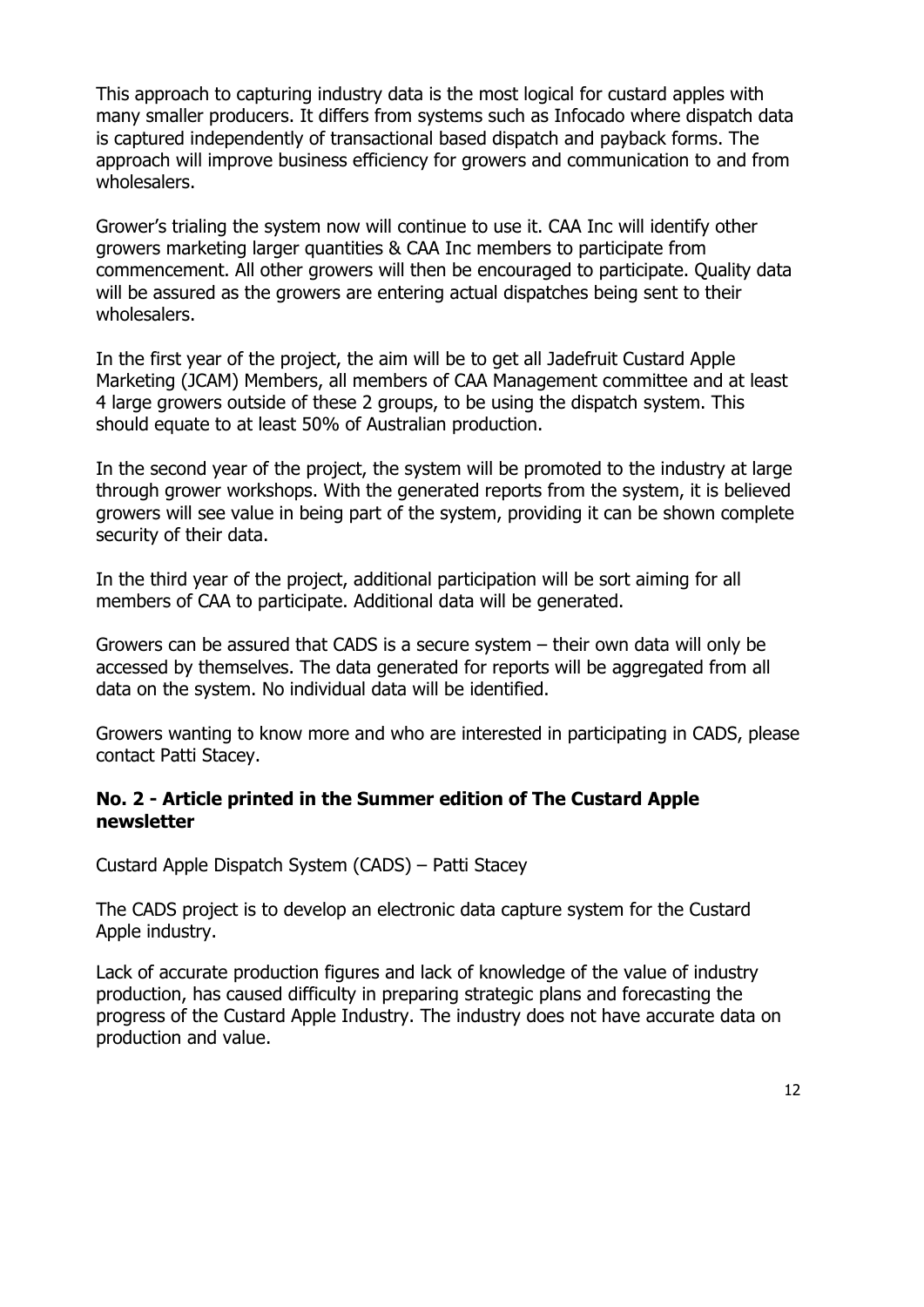The Custard Apple Dispatch System has been designed by Graeme Forsythe and Associates, and is an electronic system. The strategy of using an electronic system allows this data to be seamlessly captured from efficiently generated transactional documentation.

The objective of this project is to collect more accurate production figures from the custard apple industry and to establish the value of production of custard apples through actual grower's returns.

The electronic system is a system in which growers enter dispatch data & wholesalers enter payback data using the confidential electronic system. Reports of quantity and value can be extracted from this data.

This system has been trialled successfully by a small sector of the industry over the past few years, and will be progressively upgraded based on user feedback. From this system it will be possible to generate aggregated industry reports of throughput and value.

Growers access the system via an online site using a unique and confidential password. They put in production data to be sent to their wholesalers. Wholesalers access the system via an online site using a unique and confidential password. They put in return figures for the fruit they have received which is sent back to the grower via the system. The dispatches are compliant with the Horticultural Code of Conduct.

Graeme Forsythe generates aggregate reports from all the data entered into the system. There are a number of types of reports that could be generated from this system. For the industry (CAA), figures on production and the value of that production are generated annually - by variety, grade, and market. These reports give CAA more accurate data on production and value of the industry. For the grower, they can generate their own reports via the system - on average returns by variety, grade, and sizes.

This approach to capturing industry data is the most logical for custard apples with many smaller producers. It differs from systems such as Infocado where dispatch data is captured independently of transactional based dispatch and payback forms. The approach will improve business efficiency for growers and communication to and from wholesalers.

CADS has been placed on a dedicated horticulture data collection web site – www.freshproducelink.com.au.

A generic data collection form has been developed to allow all custard apple growers to use the site and custard apple growers are given access to the sight via a user name/password link.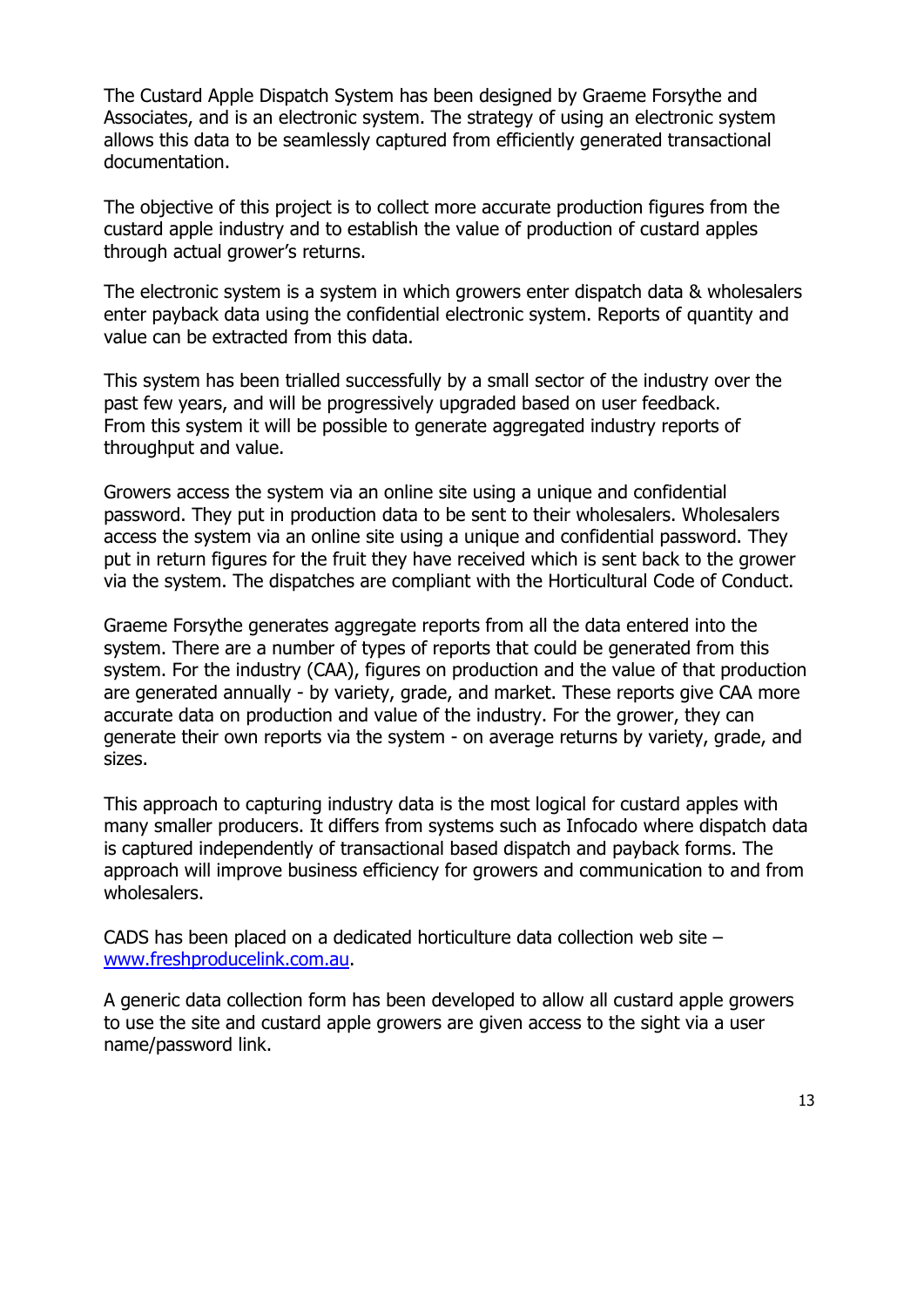At the end of the 2013 season, Graeme Forsythe generated data reports to Custard Apples Australia. These included production totals by variety, tray sizes and destination states. Value of production figures by variety, by month were also generated.

A total of 23,000 trays were generated through the system in the 2013 season, approximately 20% of total production.

The aim is to capture at least 60% of custard apple production through CADS. For the 2014 season, CAA will conduct workshops and give individual instructions to growers interested in using CADS in 2014.

- a large percentage of the industry will be generating their production figures through CADS
- that data generated from this information will give individual growers a more accurate idea of their own production and value
- give CAA more accurate figures to work with when developing R&D and Marketing programs and strategic plans.

Confidentiality of information placed in CADS is paramount to growers and the industry. CAA is working on confidentiality agreements between CAA and the growers using CADS.

By the end 2015, it is hoped that:

#### All custard apple growers are invited to use the CADS system in the 2014 season and beyond. There is no cost to the grower and the benefits to the growers and the industry are huge.

What is needed:

- a computer and access to reasonable speed internet
- desire to work electronically with your dispatches
- desire to keep good records and data on your production

Workshops will be held:

- At the Walkamin Research Station in Nth Queensland on Monday 3rd February.
- At Maroochy Research Station at a date to be decided
- In northern NSW at a date to be decided.

Please contact Patti Stacey on 02 66295333 or pcstacey@bigpond.com if you would like to attend one of these workshops or need further information.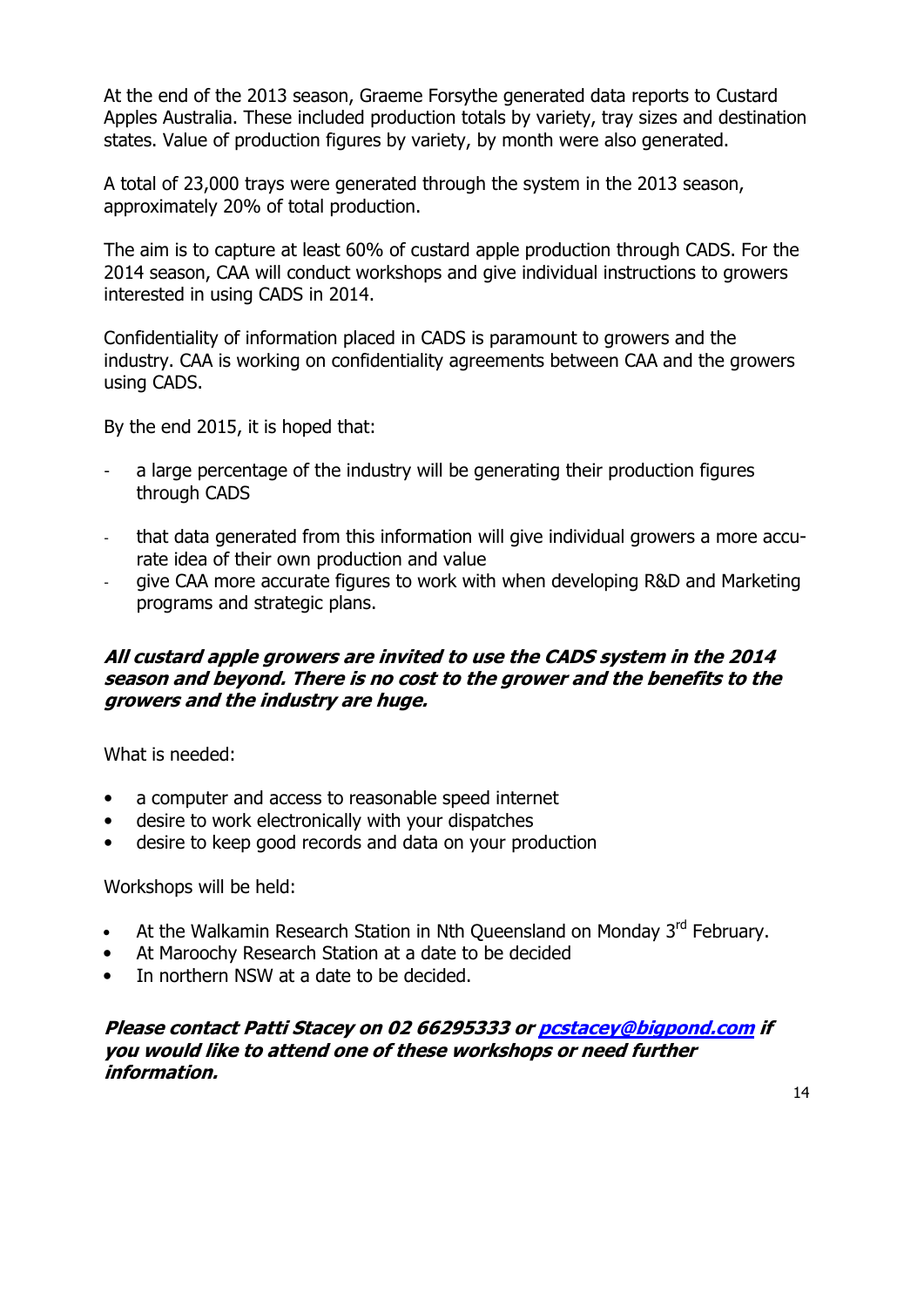| <b>Produce Chain Management System</b> |                                                          |                               |          |                                 |       |                                                                                                                                                             |                           |                                      | <b>CADS Track No</b>        |                                           |       | N20-00262                                                                                                                                             |                                                         |                               |            |            |        |                        |  |
|----------------------------------------|----------------------------------------------------------|-------------------------------|----------|---------------------------------|-------|-------------------------------------------------------------------------------------------------------------------------------------------------------------|---------------------------|--------------------------------------|-----------------------------|-------------------------------------------|-------|-------------------------------------------------------------------------------------------------------------------------------------------------------|---------------------------------------------------------|-------------------------------|------------|------------|--------|------------------------|--|
|                                        |                                                          |                               |          |                                 |       | <b>Custard Apple Dispatch Return</b>                                                                                                                        |                           |                                      |                             |                                           |       |                                                                                                                                                       | Payment<br>Date                                         | 01/05/13                      |            | Ref No     |        | JPR130023              |  |
| Fax:<br>Supplier:<br>No:<br>ABN:       |                                                          |                               |          |                                 | VIC   | Fax: 03 9396 1758<br>Customer:<br>Barkers Melbourne T/A Danzante<br>Unit 2, 80 Fairbanks Road<br>Clayton<br>VIC<br>3168<br>ABN: 35 465 792 130<br>Australia |                           |                                      |                             |                                           |       | Fax: 03 9396 1758<br>Supply To:<br>Barkers Melbourne T/A Danzante<br>Unit 2, 80 Fairbanks Road<br>Clayton<br>3168<br>Australia<br>ABN: 35 465 792 130 |                                                         |                               |            |            |        |                        |  |
| Carrier                                |                                                          | Hernes Freight Service        |          |                                 |       |                                                                                                                                                             | Consignment               |                                      | 153453                      |                                           |       |                                                                                                                                                       | <b>ICA No</b><br>N0006-ICA21                            |                               |            |            |        |                        |  |
| Invoice                                |                                                          |                               |          |                                 |       |                                                                                                                                                             |                           | No<br>Date Code /<br>27 April 2013   |                             |                                           |       |                                                                                                                                                       | Est Arrival 29/04/13                                    |                               |            |            |        |                        |  |
| To<br>Marketed                         |                                                          |                               |          | Barkers Melbourne T/A Danzante  |       |                                                                                                                                                             | Batch No<br>Variety       |                                      |                             |                                           |       |                                                                                                                                                       | Date<br>Pulp Temp at<br>dispatch (C)<br>Comm<br>Percent |                               | 12.00<br>◉ |            |        | <b>Shipping Advice</b> |  |
| By<br>Supplier<br><b>Freight Cost</b>  | J-CAM NSW Marketing Coordinator<br>Supplier<br>Misc Cost |                               |          |                                 |       | Promotion<br>Percent                                                                                                                                        |                           | Pinks Mammoth<br>Discount<br>Percent |                             |                                           |       | Priced<br>Commission                                                                                                                                  |                                                         |                               |            |            |        |                        |  |
|                                        |                                                          | Sweet Nature - Grade 1        |          |                                 |       |                                                                                                                                                             |                           | Generic - Grade 1                    |                             |                                           |       |                                                                                                                                                       |                                                         |                               |            |            |        |                        |  |
| Count                                  | 110                                                      | 130                           | 160      | Qty                             | Price | Value                                                                                                                                                       | 110                       | 130                                  | 160                         | Qty                                       | Price | Value                                                                                                                                                 | 110                                                     | 130                           | 160        | Qty        | Price  | Value                  |  |
| 5                                      |                                                          |                               |          |                                 |       |                                                                                                                                                             |                           |                                      |                             |                                           |       |                                                                                                                                                       |                                                         |                               |            |            |        |                        |  |
| 6                                      |                                                          |                               |          |                                 |       |                                                                                                                                                             |                           |                                      |                             |                                           |       |                                                                                                                                                       |                                                         |                               |            |            |        |                        |  |
| $\overline{7}$                         |                                                          | $\overline{c}$                |          | 2                               | 34.00 | 68.00                                                                                                                                                       |                           | 1                                    |                             | 1                                         | 25.00 | 25.00                                                                                                                                                 |                                                         |                               |            |            |        |                        |  |
| 8                                      |                                                          | 3                             |          | 3                               | 34.00 | 102.00                                                                                                                                                      |                           | $\overline{c}$                       |                             | $\overline{c}$                            | 25.00 | 50.00                                                                                                                                                 |                                                         |                               |            |            |        |                        |  |
| 9                                      | 6                                                        |                               |          | 6                               | 34.00 | 204.00                                                                                                                                                      | $\overline{c}$            |                                      |                             | 2                                         | 25.00 | 50.00                                                                                                                                                 |                                                         |                               |            |            |        |                        |  |
| 10                                     | 7                                                        |                               |          | 7                               | 34.00 | 238.00                                                                                                                                                      | $\overline{c}$            |                                      |                             | $\overline{2}$                            | 25.00 | 50.00                                                                                                                                                 |                                                         |                               |            |            |        |                        |  |
| 11                                     | 4                                                        |                               |          | 4                               | 34.00 | 136.00                                                                                                                                                      | $\overline{2}$            |                                      |                             | 2                                         | 25.00 | 50.00                                                                                                                                                 |                                                         |                               |            |            |        |                        |  |
| 12                                     | 2                                                        |                               |          | 2                               | 34.00 | 68.00                                                                                                                                                       | 1                         |                                      |                             | 1                                         | 25.00 | 25.00                                                                                                                                                 |                                                         |                               |            |            |        |                        |  |
| 13                                     | 5                                                        |                               |          | 5                               | 30.00 | 150.00                                                                                                                                                      | 1                         |                                      |                             | 1                                         | 21.00 | 21.00                                                                                                                                                 |                                                         |                               |            |            |        |                        |  |
| 14                                     | 1                                                        |                               |          | 1                               | 30.00 | 30.00                                                                                                                                                       | $\ddagger$                |                                      |                             |                                           | 21.00 | 21.00                                                                                                                                                 |                                                         |                               |            |            |        |                        |  |
| 15                                     |                                                          |                               |          |                                 |       |                                                                                                                                                             | 1                         |                                      |                             |                                           | 21.00 | 21.00                                                                                                                                                 |                                                         |                               |            |            |        |                        |  |
| 16                                     | 1                                                        |                               |          | 1                               | 30.00 | 30.00                                                                                                                                                       |                           |                                      |                             |                                           |       |                                                                                                                                                       |                                                         |                               |            |            |        |                        |  |
| 17                                     |                                                          |                               |          |                                 |       |                                                                                                                                                             |                           |                                      |                             |                                           |       |                                                                                                                                                       |                                                         |                               |            |            |        |                        |  |
| 18                                     |                                                          |                               |          |                                 |       |                                                                                                                                                             |                           |                                      |                             |                                           |       |                                                                                                                                                       |                                                         |                               |            |            |        |                        |  |
| $19+$                                  |                                                          |                               |          |                                 |       |                                                                                                                                                             |                           |                                      |                             |                                           |       |                                                                                                                                                       |                                                         |                               |            |            |        |                        |  |
| Weight                                 | 31<br>31<br><b>Total Trays</b>                           |                               | 1,026.00 | 13<br><b>Total Trays</b>        |       |                                                                                                                                                             | 13                        | 313.00                               |                             | <b>Total Trays</b>                        |       |                                                                                                                                                       |                                                         |                               |            |            |        |                        |  |
| (Kg)                                   |                                                          | Bulk 10 Kg net                |          |                                 |       |                                                                                                                                                             |                           | Bulk 10 Kg net                       | $\ddot{\text{1}}$           | 1                                         | 34.00 | 34.00                                                                                                                                                 |                                                         | Bulk 10 Kg net                |            |            |        |                        |  |
| 318.00                                 |                                                          | <b>Total Packs</b>            | 31       | 31                              |       | 1.026.00                                                                                                                                                    |                           | <b>Total Packs</b>                   | 14                          | 14                                        |       | 347.00                                                                                                                                                |                                                         | <b>Total Packs</b>            |            |            |        |                        |  |
|                                        |                                                          | <b>Total Trays Dispatched</b> |          |                                 |       |                                                                                                                                                             | 44 Total Bulks Dispatched |                                      |                             |                                           |       | 1                                                                                                                                                     |                                                         | <b>Total Packs Dispatched</b> |            |            |        | 45                     |  |
| <b>Deductions (No GST)</b><br>Amount   |                                                          |                               |          | Amount<br>Deductions (GST apl.) |       |                                                                                                                                                             |                           |                                      | 45<br><b>Total Accepted</b> |                                           |       |                                                                                                                                                       | \$1,373.00                                              |                               |            |            |        |                        |  |
| \$18.00<br><b>Statutory Levy</b>       |                                                          |                               |          | Promotions                      |       |                                                                                                                                                             |                           | Deductions (No GST)                  |                             |                                           |       |                                                                                                                                                       | \$18.00                                                 |                               |            |            |        |                        |  |
| Discount                               |                                                          |                               |          |                                 |       | Commission                                                                                                                                                  |                           |                                      |                             |                                           |       | Deductions (GST apl.)                                                                                                                                 |                                                         |                               |            |            |        |                        |  |
| <b>Export Freight</b>                  |                                                          |                               |          |                                 |       | <b>Local Freight</b>                                                                                                                                        |                           |                                      |                             |                                           |       | <b>GST</b>                                                                                                                                            |                                                         |                               |            |            | \$0.00 |                        |  |
| I /we, the Customer,<br>$\odot$ N/A    |                                                          |                               |          |                                 |       |                                                                                                                                                             |                           |                                      |                             | Payback (Net Internal Chrgs)<br>Comments: |       |                                                                                                                                                       |                                                         |                               |            | \$1,355.00 |        |                        |  |

#### No. 3 – Example of CADS dispatch form

| $\bigcirc$ Domestic $\bigcup$<br>Export | accept the terms and conditions displayed on the Shipping Advice<br>Pricing Agreement button. |                |                |
|-----------------------------------------|-----------------------------------------------------------------------------------------------|----------------|----------------|
|                                         | Suppress Email Version No: 1<br>Yes $\bigcirc$ No $\circledcirc$                              | Date: 01/05/13 | 06.06/27/27061 |